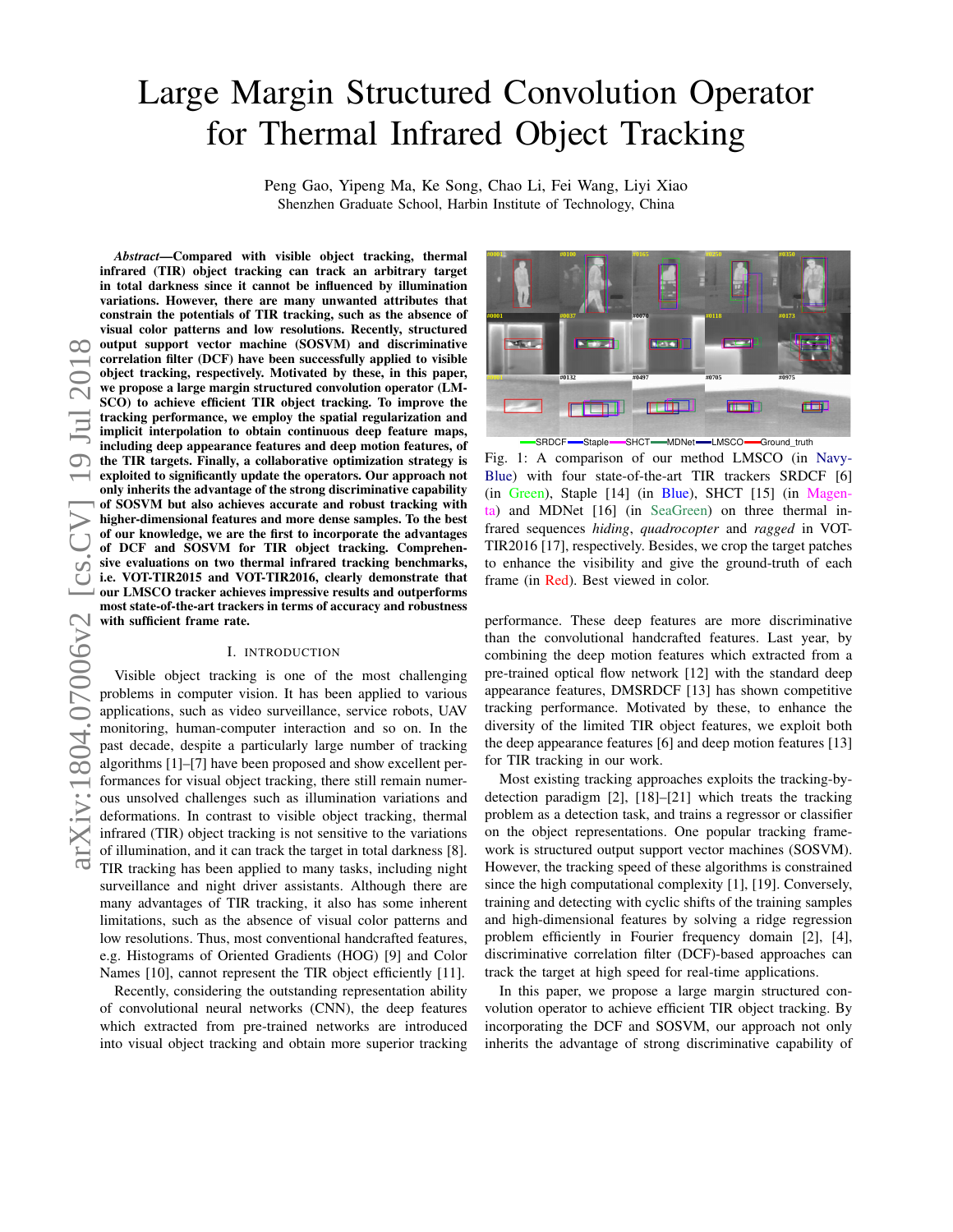SOSVM [1], [3], [22] but also obtains surprisingly good results with higher-dimensional features and more dense samples.

The main contributions of our work can be summarized as follows:

- We propose an efficient TIR object tracking algorithm by incorporating the advantages of DCF and SOSVM to employ higher-dimensional features and more dense training samples during tracking.
- We transfer the pre-trained CNNs of visible object tracking to extract deep appearance features and deep motion features of the TIR targets. To the best of our knowledge, we are the first to incorporate the advantages of DCF and SOSVM with deep appearance and motion features for TIR object tracking.
- We suggest an online collaborative optimization strategy to efficiently update the operators, which can improve both tracking performance and speed simultaneously.

Finally, comprehensive experiments are conducted on two modern TIR tracking benchmarks [17], [23]. The results demonstrate that our tracker achieves superior performance both in accuracy and robustness. Comparison results, as shown in Fig.1, illustrate that the proposed tracking approach outperforms several state-of-the-art trackers.

The rest of the paper is organized as follows. We briefly introduce most related works in Section II and describe our proposed tracking algorithm in Section III. Section IV demonstrates the experimental settings and results. Finally, we draw a short conclusion of our work in Section V.

## II. RELATED WORK

In the past decades, SOSVM-based and DCF-based tracking methods have demonstrated favorable performance on numerous object tracking benchmarks [11], [24]. It casts object tracking as a structured output prediction, which admits a consistent target representation for both training and detection. Struck [1] is the first approach exploits SOSVM in tracking, and achieves the best performance on the original OTB benchmark [24]. But the slow computation constraints its extending to high-dimensional features. Recently, LMCF [22] exploits DCF to accelerate SOSVM-based tracking method. Despite SVM-based trackers [3], [22], [25] have provided impressive performances, exploiting high-dimensional features and dense training samples for real-time tracking applications is still a difficult problem.

DCF-based tracking approaches employ the circulant matrices to learn the correlation filters to distinguish the target from its background. The MOSSE tracker [2] first considers training a single-channel correlation filter based on grayscale samples of the target and background appearance. The kernelized correlation filter-based tracker KCF [4] improves MOSSE by introducing kernel methods and multi-dimensional handcrafted features to alleviate the limited ability of linear classification and grayscale features. The recent advancement in DCF based tracking performance is driven by the use of multi-dimensional features [4], [26], adaptively scale estimation [5], [27], reducing boundary effects [6] and multi-resolution features [7], [28].

Due to the impressive capability of feature representations, the combinations of deep CNNs and DCF for visual object tracking have shown state-of-the-art results both in terms of accuracy and robustness. Last year, DMSRDCF [13] have shown excellent tracking performance by fusing all the handcrafted features, deep appearance features and deep motion features. Moreover, MCFT [29] observes that the CNNs which trained on visible images also can well represent the targets for thermal infrared tracking.



Fig. 2: The framework of our proposed approach.

All the above-mentioned tracking approaches motivate us to investigate the incorporation of DCF and SOSVM frameworks, and transfer the pre-trained appearances network [30] and optical flow network [12] for thermal infrared tracking.

## III. THE PROPOSED FRAMEWORK

In this section, we first give the overall framework of our large margin structured convolution operator (LMSCO) for TIR object tracking, and then present how to learn the prediction function and update the structured correlation filters by an efficient online collaborative optimization method. The framework of our LMSCO tracker as shown in Fig.2.

#### *A. Algorithmic overview*

We aim to learn a SOSVM-based classifier to distinguish a TIR target from its local backgrounds directly. We consider the TIR tracking problem as a similarity learning task and use a prediction function  $f : \mathcal{X} \to \mathcal{Y}$  based on the input-output pairs to directly estimate the TIR object translational states in a video, where  $X$  denotes the input space and  $Y$  is an arbitrary output space. All the possible cyclic translations of the target centered around the previous position are considered as the training samples, i.e.  $\mathcal{Y} = \{ \mathbf{y}_p \mid p \in \{0, \dots, M \times N - 1\} \},$ where  $M$  and  $N$  are the width and height of the image patch. Thus, input-output pairs can be defined as  $(x, y_p)$ , where  $x \in \mathcal{X}$  denotes the target image, and  $y_p \in \mathcal{Y}$  represents one possible observation of x. With different cyclic transform outputs  $y_p$ , the pairs stand for different target images which contain diverse translated versions. The joint feature maps of the training samples can be denoted as  $\varphi(\mathbf{x}, \mathbf{y}_p)$ . We learn a SOSVM with DCF defined by

$$
f_{\mathbf{w}}(\mathbf{x}; \mathbf{w}) = \arg \max_{\mathbf{y} \in \mathcal{Y}} f_{\mathbf{w}}(\mathbf{x}, \mathbf{y})
$$
(1)

where  $y_w(x, y) = \langle w, \varphi(x, y) \rangle$  is the confidence score map and the structured correlation filter w can be learned from the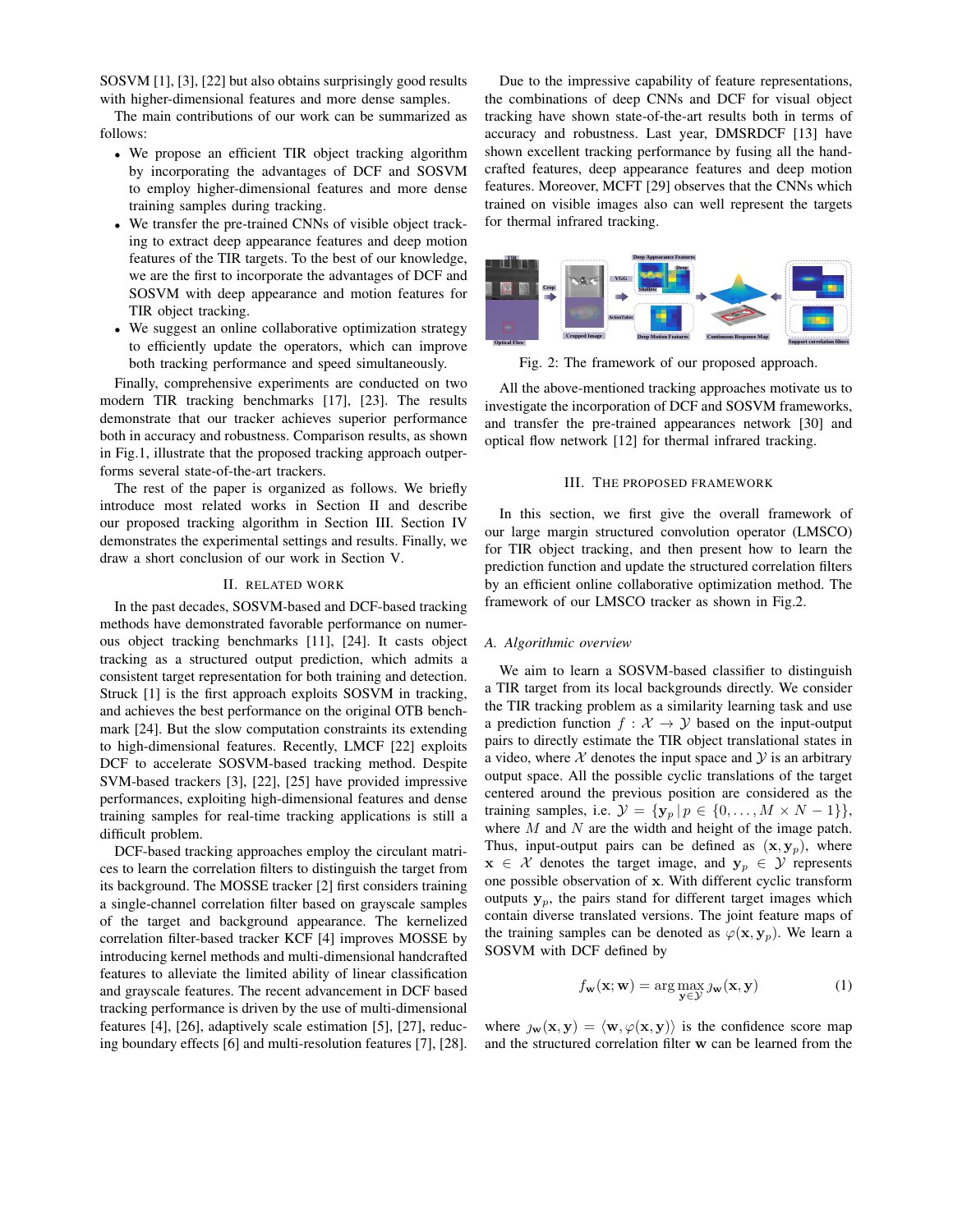sample set of  $\{(\mathbf{x}, \mathbf{y}_0), (\mathbf{x}, \mathbf{y}_1), \dots, (\mathbf{x}, \mathbf{y}_{M \times N-1})\}$  by solving the following optimization problem:

$$
\min_{\mathbf{w}} \|\mathbf{w}\|^2 + C \sum_{p=0}^{MN-1} \xi_p
$$
  
s.t.  $\forall p : \xi_p \ge \ell \{(\mathbf{x}, \mathbf{y}_0), (\mathbf{x}, \mathbf{y}_p)\} - \{j_\mathbf{w}(\mathbf{x}, \mathbf{y}_0) - j_\mathbf{w}(\mathbf{x}, \mathbf{y}_p)\}$  (2)

where  $y_0$  denotes the last predicted position and the slack variables  $\xi_p$  represent the penalty assigned to each sample for the margin violations. For desired classified samples,  $\xi_p$  will be 0. The regularization parameter  $C$  penalizes complicated functions, which are prone to over-fitting, and biases (2) towards training error minimization and margin maximization.  $\ell\{(\mathbf{x}, \mathbf{y}_0),(\mathbf{x}, \mathbf{y}_p)\}\$ is a loss function which denotes the structured error associated with a estimated output  $y_p$  when the correct output is  $y_0$ . We define the loss function as

$$
\ell\{(\mathbf{x}, \mathbf{y}_0), (\mathbf{x}, \mathbf{y}_p)\} = m_{\mathbf{x}}(\mathbf{y}_0) - m_{\mathbf{x}}(\mathbf{y}_p),
$$
 (3)

where  $m_{\mathbf{x}}(\cdot)$  denotes the desired confidence function of the confidence score map  $j_{\mathbf{w}}(\mathbf{x}, \mathbf{y})$ . Here,  $m_{\mathbf{x}}(\cdot)$  is designed to follow a Gaussian function as  $m_x(\mathbf{y}_p) = \exp(-\frac{(\mathbf{y}_p - \mathbf{y}_0)^2}{2\sigma^2})$  that takes a peak value 1 at the center  $y_0$  and smoothly reduces to 0 for larger cyclic translations.

In order to improve the performance significantly, we follow the recent successful visible object tracking algorithm, namely, C-COT [7], to employ the implicit interpolation model of the training samples in the continuous spatial domain. We consider a L layers feature map to represent the TIR target. In the formulation, we denote feature channel  $l \in \{1, 2, \ldots, L\}$  of the above-mentioned joint feature map  $\varphi(\mathbf{x}, \mathbf{y})$ , which extracted from the training sample, by  $\varphi^l(x, y)$ , and each feature layer has an independent resolution  $N_l$ . Then the feature layer  $\varphi^l(\mathbf{x}, \mathbf{y}) \in \mathbb{R}^{N_l}$  is viewed as a function  $\varphi^l(\mathbf{x}, \mathbf{y})[n]$ indexed by the discrete spatial variable  $n \in \{0, 1, \ldots, N_l-1\}.$ Consequently, we can transfer the feature map from the discrete spatial domain to a continuous interval  $t \in [0, T)$ by employing an interpolation model  $\Phi$  as

$$
\Phi\{\varphi^l(\mathbf{x}, \mathbf{y})\}(t) = \sum_{n=0}^{N_l - 1} \varphi^l(\mathbf{x}, \mathbf{y})[n]b_l(t - \frac{T}{N_l}p) \tag{4}
$$

where  $T$  denotes the size of the continuous spatial domain,  $b_l$  represents the interpolation kernel with period  $T > 0$ . In our framework, we employ the cubic spline kernel to construct the interpolation function as described by C-COT [7]. Thus, we can use the continuous T-periodic function  $\Phi{\varphi({\bf x}, {\bf y})}$  as the entire interpolated joint feature map to the corresponding input-output pairs  $(x, y)$ .

Therefore, we can also transfer the confidence score map  $y_w(x, y)$  to the continuous spatial domain by exploiting the interpolated joint feature map  $\Phi\{\varphi(\mathbf{x}, \mathbf{y})\}$  of the target image with a set of continuous T-periodic multi-layer support convolution filter  $\mathbf{w} = (\mathbf{w}^1, \mathbf{w}^2, \dots, \mathbf{w}^l)$  as

$$
\jmath_{\mathbf{w}}(\mathbf{x}, \mathbf{y}) = \sum_{l=1}^{L} \mathbf{w}^{l} \otimes \Phi \{ \varphi^{l}(\mathbf{x}, \mathbf{y}) \}
$$
(5)

where  $w<sup>l</sup>$  is the continuous support convolution filter for feature layer *l*. The symbol  $\otimes$  denotes the circulant convolution operation. Here, to obtain the continuous convolution response, we first interpolate each feature map layer using (4), then convolve the interpolated feature map with its corresponding structured correlation filter. Thus, we can employ the continuous confidence score maps to localize the target in (1) with higher accuracy.

With the continuous interpolation confidence map  $S_w(\mathbf{x}, \mathbf{y})$ , the large margin structured operator can be equivalently formulated as

$$
\min_{\mathbf{w}^l} \|\boldsymbol{\gamma}^l \mathbf{w}^l\|^2 + C \sum_{p=0}^{\Lambda - 1} \xi_p^l
$$
\ns.t.  $\forall p : \xi_p^l \ge \ell \{(\mathbf{x}, \mathbf{y}_0), (\mathbf{x}, \mathbf{y}_p)\} - \{j_{\mathbf{w}}^l(\mathbf{x}, \mathbf{y}_0) - j_{\mathbf{w}}^l(\mathbf{x}, \mathbf{y}_p)\}$ \n(6)

We add a spatial regularization term in (6) as well as SRDCF [6], which determined by the penalty function  $\gamma(t)$ , to mitigate the drawbacks of the periodic assumption and control the spatial extent of the structured correlation filters w. The spatial regularization term is also defined in the continuous spatial domain  $[0, T)$ . In SRDCF  $[6]$ , this spatial regularization term can make the regularization weights change smoothly from the target image center to the background and enhance the sparsity of the structured correlation filters w in the Fourier domain.

#### *B. Online collaborative optimization*

To solve the problem online, we define a new parameter  $\epsilon^l$ , where  $\xi^{l} = \epsilon^l + \ell \{ (\mathbf{x}, \mathbf{y}_0), (\mathbf{x}, \mathbf{y}) \} - \{ j^l_{\mathbf{w}}(\mathbf{x}, \mathbf{y}_0) \{y_w^l(\mathbf{x}, \mathbf{y})\}, \epsilon \ge 0$ , thus the minimization of (6) is equivalent to the following problem:

$$
\min_{\mathbf{w}^l} (\|\boldsymbol{\gamma}^l \mathbf{w}^l\|^2 + C\|\boldsymbol{\epsilon}^l + \ell \{(\mathbf{x}, \mathbf{y}_0), (\mathbf{x}, \mathbf{y})\} - \{j^l_{\mathbf{w}}(\mathbf{x}, \mathbf{y}_0) - j^l_{\mathbf{w}}(\mathbf{x}, \mathbf{y})\}\|_2^2) \tag{7}
$$
  
s.t.  $\boldsymbol{\epsilon}^l \ge 0$ 

In this formulation, there are two variables  $\epsilon^l$  and  $\mathbf{w}^l$  to be solved. We observe that when w is known the subproblem on  $\epsilon$  has a closed-form solution, but the subproblem on w does not have a closed-form solution when  $\epsilon$  is known since we exploit the spatially regularization and implicit interpolation components. We employ the Conjugate Gradient method to iteratively solve the subproblem on w. Motivated by SCF [25], we propose an online collaborative optimization method to solve this problem fast and efficiently by iterating between the following two steps.

**Update**  $\epsilon$ . Given  $w^l$ , the subproblem on  $\epsilon^l$  becomes

$$
\min_{\epsilon^l} \|\epsilon^l + \ell\{(\mathbf{x}, \mathbf{y}_0), (\mathbf{x}, \mathbf{y})\} - \{j_{\mathbf{w}}^l(\mathbf{x}, \mathbf{y}_0) - j_{\mathbf{w}}^l(\mathbf{x}, \mathbf{y})\}\|_2^2
$$
  
s.t.  $\epsilon^l \ge 0$  (8)

Then the  $\epsilon$  subproblem has a closed-form solution

$$
\boldsymbol{\epsilon}^{l} = \max\{0, (j_{\mathbf{w}}^{l}(\mathbf{x}, \mathbf{y}_0) - j_{\mathbf{w}}^{l}(\mathbf{x}, \mathbf{y}) - \ell\{(\mathbf{x}, \mathbf{y}_0), (\mathbf{x}, \mathbf{y})\})\} (9)
$$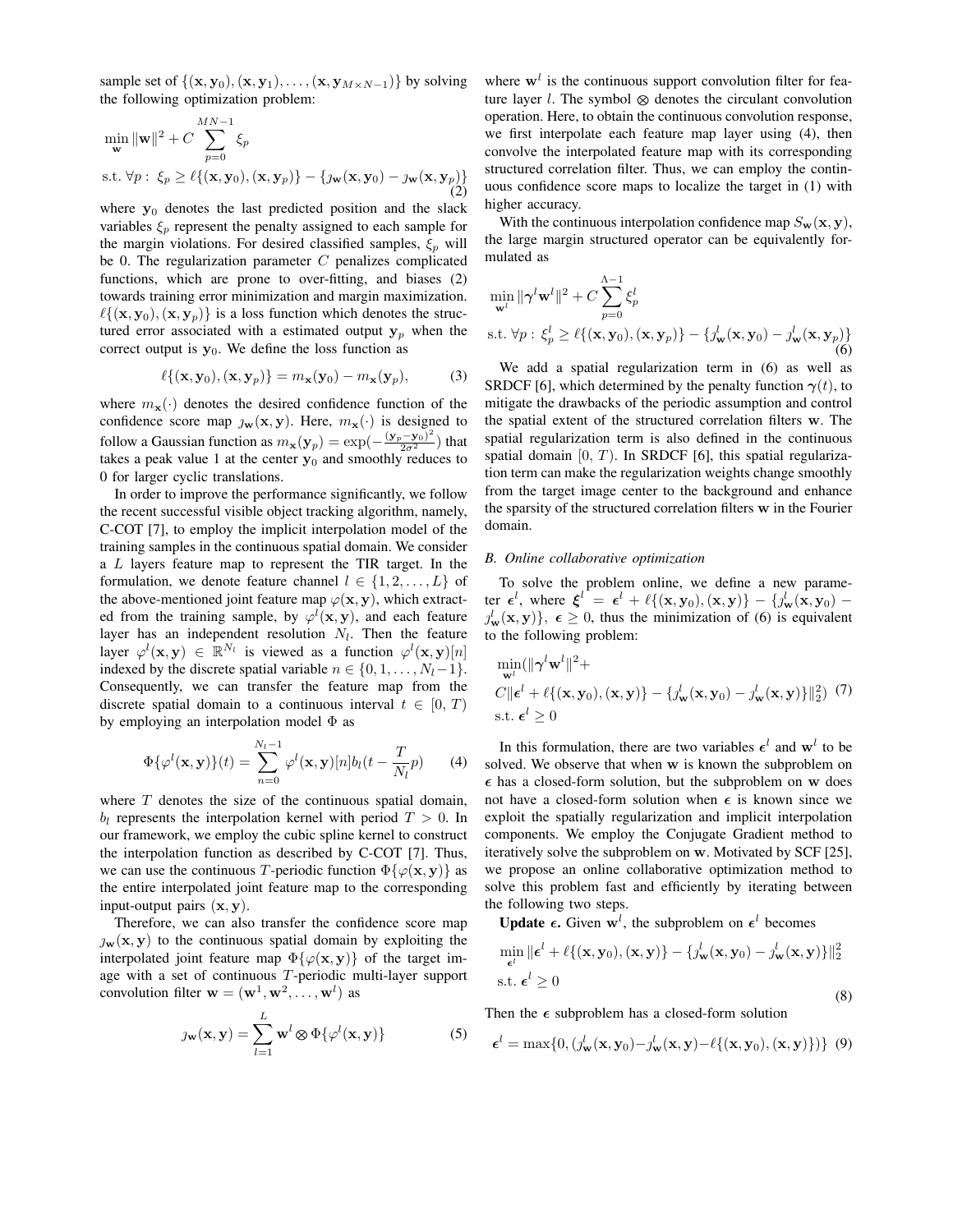**Update w.** Given  $\epsilon^l$ , the subproblem on w<sup>l</sup> becomes

$$
\min_{\mathbf{w}^l} (\|\boldsymbol{\gamma}^l \mathbf{w}^l\|^2 + C\|\boldsymbol{y}_{\mathbf{w}}^l(\mathbf{x}, \mathbf{y}_0) - (\boldsymbol{y}_{\mathbf{w}}^l(\mathbf{x}, \mathbf{y}) - \ell \{(\mathbf{x}, \mathbf{y}_0), (\mathbf{x}, \mathbf{y})\} - \boldsymbol{\epsilon}^l)\|_2^2) \tag{10}
$$

To obtain a simple expression of the normal equations, we define  $\rho^l = \jmath_{\mathbf{w}}^l(\mathbf{x}, \mathbf{y}_0) - \ell\{(\mathbf{x}, \mathbf{y}_0), (\mathbf{x}, \mathbf{y})\} - \epsilon^l$  as the confidence label for each training sample in a continuous spatial domain. Thus, we can rewritten the (10) in Fourier domain as

$$
\min_{\mathbf{w}^l} \|\hat{\boldsymbol{\gamma}}^l \otimes \hat{\mathbf{w}}^l\|_2^2 + C\|\hat{\jmath}_{\mathbf{w}}^l(\mathbf{x}, \mathbf{y}) - \hat{\boldsymbol{\rho}}^l\|_2^2 \tag{11}
$$

where the hat symbol  $\land$  of a T-periodic function represents the Fourier series coefficients, i.e.  $\hat{\mathbf{w}}^l[k] = \frac{1}{T} \int_0^T \mathbf{w}^l(t) e^{-i\frac{2\pi k}{T}t}$ ,  $\hat{\gamma}^l[k] = \frac{1}{T} \int_0^T \gamma^l(t) e^{-i\frac{2\pi k}{T}t}$  and  $\hat{b}_l[k] = \frac{1}{N_l} \exp(-i\frac{\pi}{N_l}) \hat{b}(\frac{k}{N_l})$ . Thus the Fourier coeffic are obtained as  $\hat{\jmath}_{\mathbf{w}}^{l}(\mathbf{x}, \mathbf{y})[k] = \hat{\mathbf{w}}^{l}[k] \hat{\Phi}^{l} \{\varphi(\mathbf{x}, \mathbf{y})\} [k] \hat{b}_{l}[k],$ where  $\hat{\Phi}^{l} {\{\varphi(\mathbf{x}, \mathbf{y})\}}[k] = \sum_{n=0}^{N_{l}-1} \Phi^{l} {\{\varphi(\mathbf{x}, \mathbf{y})\}}[n] e^{-i \frac{2\pi k}{N_{l}}}$  is a periodically extended DFT of the interpolated feature maps  $\Phi^l{\varphi(\mathbf{x}, \mathbf{y})}$ . The Fourier coefficients of the confidence label is  $\hat{\rho}^l[k] = \hat{\jmath}^l_{\mathbf{w}}(\mathbf{x}, \mathbf{y}_0)[k] - \hat{\ell}\{(\mathbf{x}, \mathbf{y}_0), (\mathbf{x}, \mathbf{y})\}[k] - \hat{\epsilon}^l[k],$ where  $\ell\{(\mathbf{x}, \mathbf{y}_0),(\mathbf{x}, \mathbf{y})\}[k]$  can be straightforward deduced by  $\hat{m}_x\{y\}[k] = \frac{\sqrt{2\pi\sigma^2}}{T} \exp(-2\sigma^2(\frac{\pi k}{T})^2 - i\frac{2\pi k}{T}y_0)$ . Then the subproblem on  $w<sup>l</sup>$  can be addressed by solving the normal equation as

$$
\{(\hat{\Phi}^l)^H\hat{\Phi}^l + \frac{1}{C}(\hat{\boldsymbol{\gamma}}^l)^H\hat{\boldsymbol{\gamma}}^l\}\hat{\mathbf{w}}^l = (\hat{\Phi}^l)^H(\hat{\boldsymbol{\rho}}^l)^H
$$
 (12)

where  $\hat{\mathbf{w}}^H$  represents the complex conjugation of a complex matrix  $\hat{w}$ . In our framework, we employ the Conjugate Gradient method as mentioned by C-COT [7] to iteratively solve (12) since it is shown to effectively utilize the sparsity structure. We can easily recover the structured correlation filter w in the continuous domain with the Fourier transform. Comparing with the canonical correlation filter based trackers, our structured model performs the convolution in the continuous spatial domain by exploiting the implicit interpolated multiresolution feature maps. Moreover, the proposed approach can obtain the confidence scores of the target straightforward by solving a SOSVM-based prediction function, which is more discriminative than the naïve regression models  $[4]$ ,  $[5]$ .

In order to improve the performance of TIR tracking, we adopt an efficient scale estimation method [31]. Several scaled regions are considered as the candidate target positions. Then the optimal target position is estimated by maximizing all the scaled confidence score maps over the corresponding location.

# IV. EXPERIMENTS

In this section, we conduct the comprehensive experiments of our proposed algorithm on two TIR tracking benchmarks, i.e. VOT-TIR2015 [23] and VOT-TIR2016 [17]. We first give the implementation details of the experiments. Then we investigate the LMSCO tracker with the impact of several variants of the proposed methods. Finally, we compare LMSCO tracker with several state-of-the-art TIR trackers.



Fig. 3: A-R raw lots and Ranking plots of the experiment baseline with compared trackers on VOT-TIR2015 [23]. The better performance a tracker achieves, the closer it is to the top-right of the plot. Best viewed in color.

#### *A. Experimental Settings*

The experiments are conducted in MATLAB R2014b on an Intel(R) Core(TM) i5-4590 CPU  $@$  3.3GHz with 8GB RAM, and a single NVIDIA GeForce GTX 970 GPU. In our experiments, we crop the original sample image patch to 5 2 times the previously estimated target bounding box and set the search image patch in a restricted area [200, 300]. As DMSRDCF [13] suggested, we combine the deep appearance features [30], [32] and deep motion features [12] for TIR tracking. The interpolation function  $b$  is based on the cubic spline kernel as described in the supplementary material of C-COT [7]. Similar to CFWCR [31], 10 scale layers are used to the adaptive scale estimation. The online collaborative optimization updates in every 5 frames and takes three iterations for each SVM classifiers, while the initial iterations are 30 in the first frame. Specifically, each online collaborative optimization iteration involves two Conjugate Gradient iterations. We keep all parameters fixed in all the following experiments.

## *B. Evaluation Metrics*

There are three evaluation metrics as the VOT challenges committee [11], [33] suggested: (a) the accuracy measurement is obtained from the overlap between the estimated bounding boxes with the ground truth bounding boxes, (b) the robustness measures how many times the overlap area turns out to be zero during the tracking, (c) the expected average overlap (EAO) combines the accuracy and robustness to evaluate the overall performance. The final rank is based on both the accuracy and robustness of each sequence. We use A-R raw plot and A-R ranking plot to visualize the tracking results and EAO score graph to illustrate the overall performance.

## *C. Evaluation on VOT-TIR2015*

In this subsection, we test the effectiveness of each component of our LMSCO method. With different experimental settings, we conduct the experiment on the thermal infrared object tracking benchmark VOT-TIR2015 [23].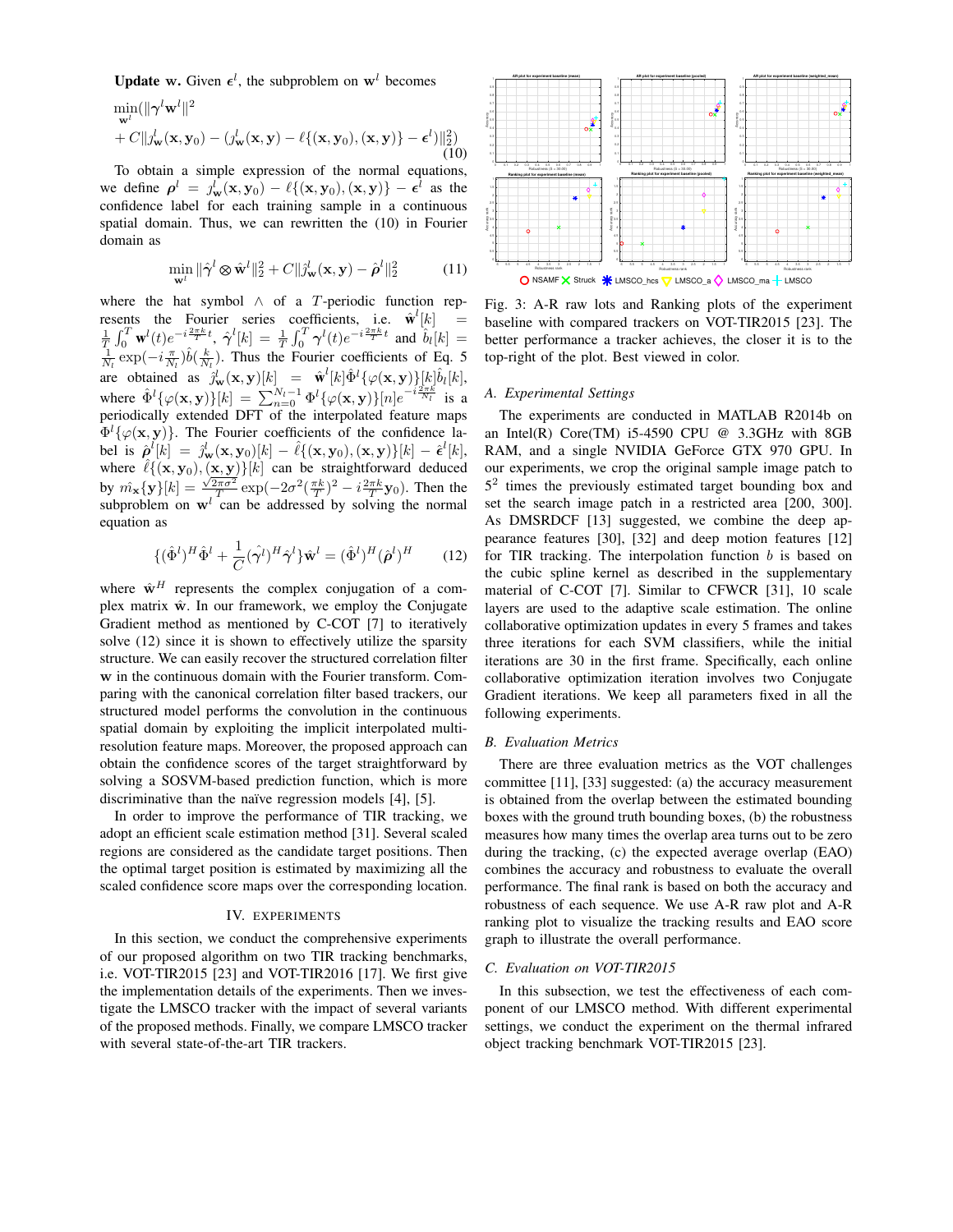Datasets. VOT-TIR2015 is the first standard TIR benchmark and has 20 thermal infrared sequences. The benchmark has 6 local attributes, including camera motion, occlusion, object motion, dynamics change and object size change. These local attributes are annotated per-frame in all sequences and the tracking performance of the participating trackers on these attributes can also be compared in the evaluations.

Compared trackers. To evaluate the proposed tracking method, we obtain the following four variants of our tracker, which are respectively named as LMSCO-hcs, LMSCO-a, LMSCO-ma and LMSCO-mas. Here, LMSCO-hcs exploits the conventional handcraft features, including HOG [4], [9] and Color Names [10], [26], and uses the scale estimation strategy, LMSCO-a uses the deep appearance features without the scale estimation strategy, LMSCO-ma is the model that combine the deep motion features with the LMSCO-a tracker and LMSCO employ the same features as well as LMSCO-ma and uses the scale estimation strategy. To demonstrate the efficiency of our proposed approach, we also add NSAMF [27] and Struck [1] in our comparison, which are the DCF-based and SOSVMbased tracking approaches using handcrafted features.

Evaluation and Results. The results of the participating trackers on the VOT-TIR2015 benchmark are visualized in Figure 3. It is easy to see that LMSCO-hcs achieves better performance than NSAMF and Struck in term of robustness and accuracy. This means that the proposed large margin structured operator is more effective and discriminative. Specifically, LMSCOma provides higher robustness and accuracy than LMSCOa and LMSCO-hcs, which shows that the proposed method is reliable and the deep features, which are extracted from the visible image trained convolutional neural networks, can present the thermal infrared target effectively. Moreover, by comparing LMSCO with LMSCO-ma, we show that the scale estimation strategy can also improve the tracking performance significantly.

#### *D. Evaluation on VOT-TIR2016*

In this subsection, we present the evaluation results on the thermal infrared object tracking benchmark VOT-TIR2016 [17] to illustrate our proposed method achieves the impressive results against most state-of-the-art trackers. We employ accuracy, robustness and EAO score as the evaluation metrics to conduct the experiments.

Datasets. The thermal infrared tracking benchmark VOT-TIR2016 is an enhanced version of VOT-TIR2015 and has 25 thermal infrared sequences. Compared to the VOT-TIR2015 benchmark, a significant general improvement of results partly compensates for several more difficult sequences. Each sequence also has six local attributes as well as the VOT-TIR2015 which can be used to test the performance of the tracking algorithm on frames with specific attribute evaluation. Compared trackers. For more comprehensive evaluations, we compare our LMSCO with nine state-of-the-art trackers on VOT-TIR2016 benchmark, including MDNet [16], deepMKCF [34], SHCT [15], DSST [5], NSAMF [27], S-RDCF [6], Staple [14], FCT [17] and GGT2 [35]. All these



Fig. 4: EAO curve and EAO graph of the experiment baseline with compared trackers on VOT-TIR2016 [17]. In the EAO graph, the better performance a tracker achieves, the closer it is to the right-most of the plot. Best viewed in color.

trackers achieve promising results on the previous VOT-TIR challenges.

To ensure a fair and unbiased comparison, we use the original results download from the VOT-TIR2016 challenge homepage (*http://www.votchallenge.net/vot2016/results.html*). Evaluation and Results. Firstly, we evaluate the overall performance of these trackers on the VOT-TIR2016 benchmark. The results are presented in terms of EAO curve and EAO graph as shown in Figure 4. SRDCF is the top-ranked tracker in VOT-TIR2016 and obtains an EAO score of 36.4%. It is clear that our LMSCO achieves the highest EAO score of 42.8% that outperform all the participating trackers and provides an absolute gain of 6.4% in EAO score compared to SRDCF. Then the accuracy and robustness of all these trackers are compared on the VOT-TIR2016 benchmark, the results are shown in Figure 5. Among the compared trackers, LMSCO obtains the best accuracy and robustness in all plots. Although CNNs are trained based on the visible images, it is evident that the fusion of deep appearance features and deep motion features is more suitable compared against the single type deep feature and the conventional handcraft features for TIR tracking.



Fig. 5: A-R raw lots and Ranking plots of the experiment baseline with compared trackers on VOT-TIR2016 [17]. The better performance a tracker achieves, the closer it is to the top-right of the plot. Best viewed in color.